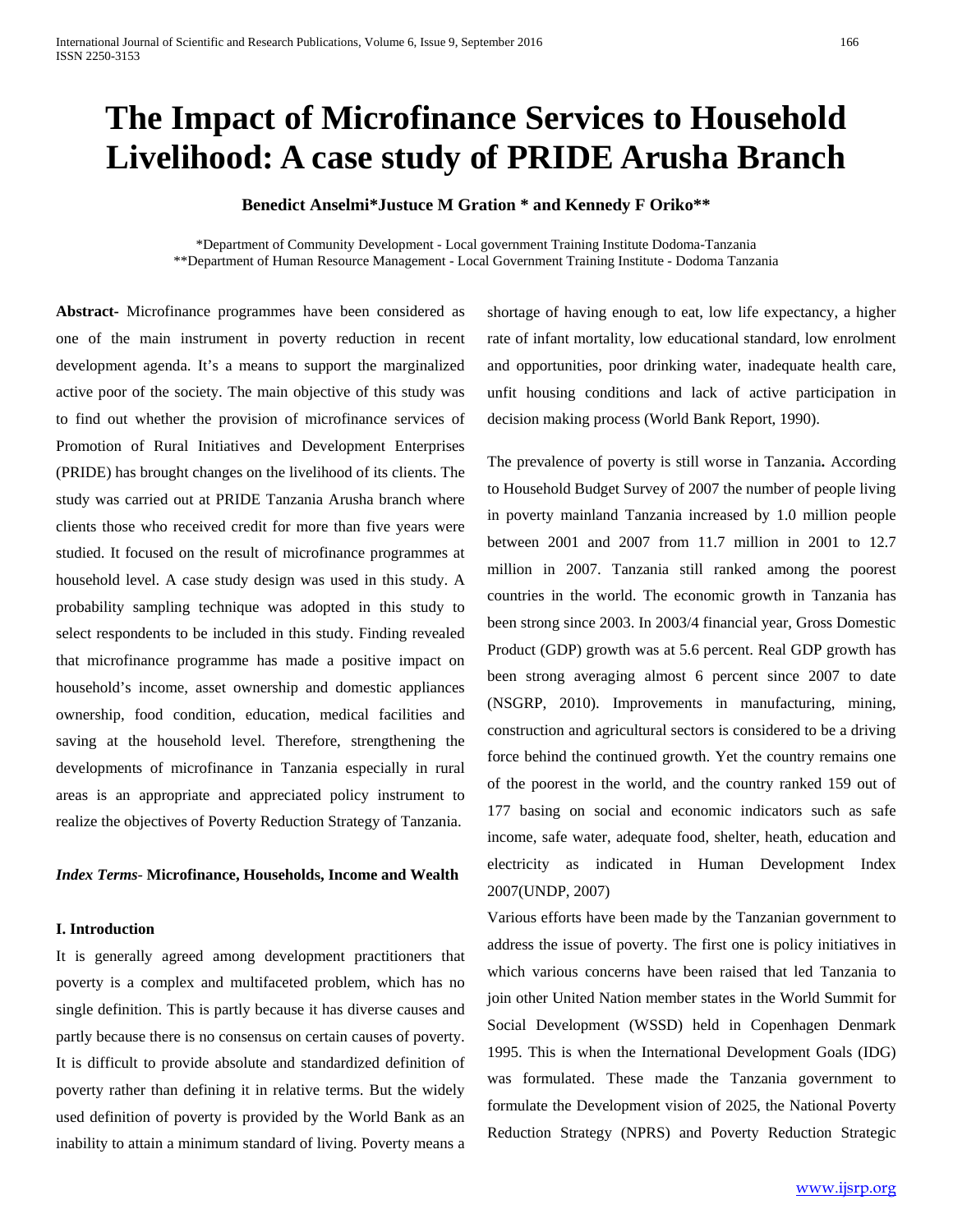Paper (PRSP) to guide the country in the medium term in its efforts to attack poverty (Likwelile, 2003).

The National Microfinance Policy of Tanzania(NMFP) of 2000 emphasize that Microfinance Institution (MFIs) as basis for evolution of an efficient and effective micro financial system in the country that serves the low-income segment of the society will contribute to economic growth and poverty reduction. In Tanzania the poorer sections of the population have no access to financial resources. Consequently, their participation in economic development is limited. The NMFP recognizes the institutions providing microfinance services as the real driving force behind the achievement of the ultimate goal of development of sustainable microfinance (NMFP, 2000).Bank and non bank financial institutions, saving and credits cooperative societies (SACCOS) and non-governmental organizations (NGO) are free to develop microfinance services on the basis of their own objectives whether profit making, selfhelp or other motivations. The government expects the institutions that decide to become microfinance service providers to fulfill their responsibilities to adopt best practices and apply sound financial principles in the delivery of their services particularly with respect to pricing, loan delinquency control, financial reporting and information management (Misana, 1995).. This study focuses to disclose the impact of microfinance services to the life of the people in Arusha those who gain these services from PRIDE Tanzania Arusha branch.

### **II. Methodology**

### **The study Area**

This study was conducted in Arusha Municipality. The choice of Arusha Municipality as a study area was purposive because it's the only region in which PRIDE started piloting microfinance operations in January 1994 with one branch in Arusha. The main objective is to provide financial services to the low income entrepreneurs in Tanzania. The mission of PRIDE is to create a sustainable financial and information services network for small and micro-entrepreneurs in order to promote their business growth, enhance income and create employment.

### **Research Design**

A case study research design was used in this study. The case study research design as suggested by Kombo and Tromp (2006) are the design which seeks to describes a unit in detail, in context and holistically. In this study researcher bring about deeper insight of microfinance in alleviating poverty. A case study design was considered as an appropriate research strategy for two reasons: First, the Microfinance Institutions are dealing with a common problem – poverty reduction. This increases chances for getting more or same responses from beneficiaries of MFIs. Second, there is greater likelihood of getting more insights about impact of micro-finance institutions in poverty reduction.

### **Sample Size and Sampling procedure**

The target population for this study was clients of PRIDE Tanzania. Probability sampling was used in the context of obtaining data from clients of PRIDE Tanzania. A total of 104 clients who received credit from PRIDE for more than five years were randomly sampled for this study

### **Data Analysis**

Socio-economic data were coded and computed into Epi Info programme statistical package for analysis. The Epi Info was used to analyze responses descriptively from 104 beneficiaries of micro-financing services from PRIDE Tanzania. Quantitative data were analyzed by frequency analysis by which counts and percentages were computed for specific categories of each variable. Describing the responses was considered appropriate because it was assumed capable to provide indication on the impact of micro-financing services to the beneficiaries. The result of analysis were presented in tabular form followed by critical narration basing on the result

# **III. Findings and Discussion Demographic Characteristic of the Respondents**

In this study the 57.7 percent of respondents are female and 42.3 percent of respondents are male. The number of female respondent are many compared to male because most women dominated micro enterprises which are financed by PRIDE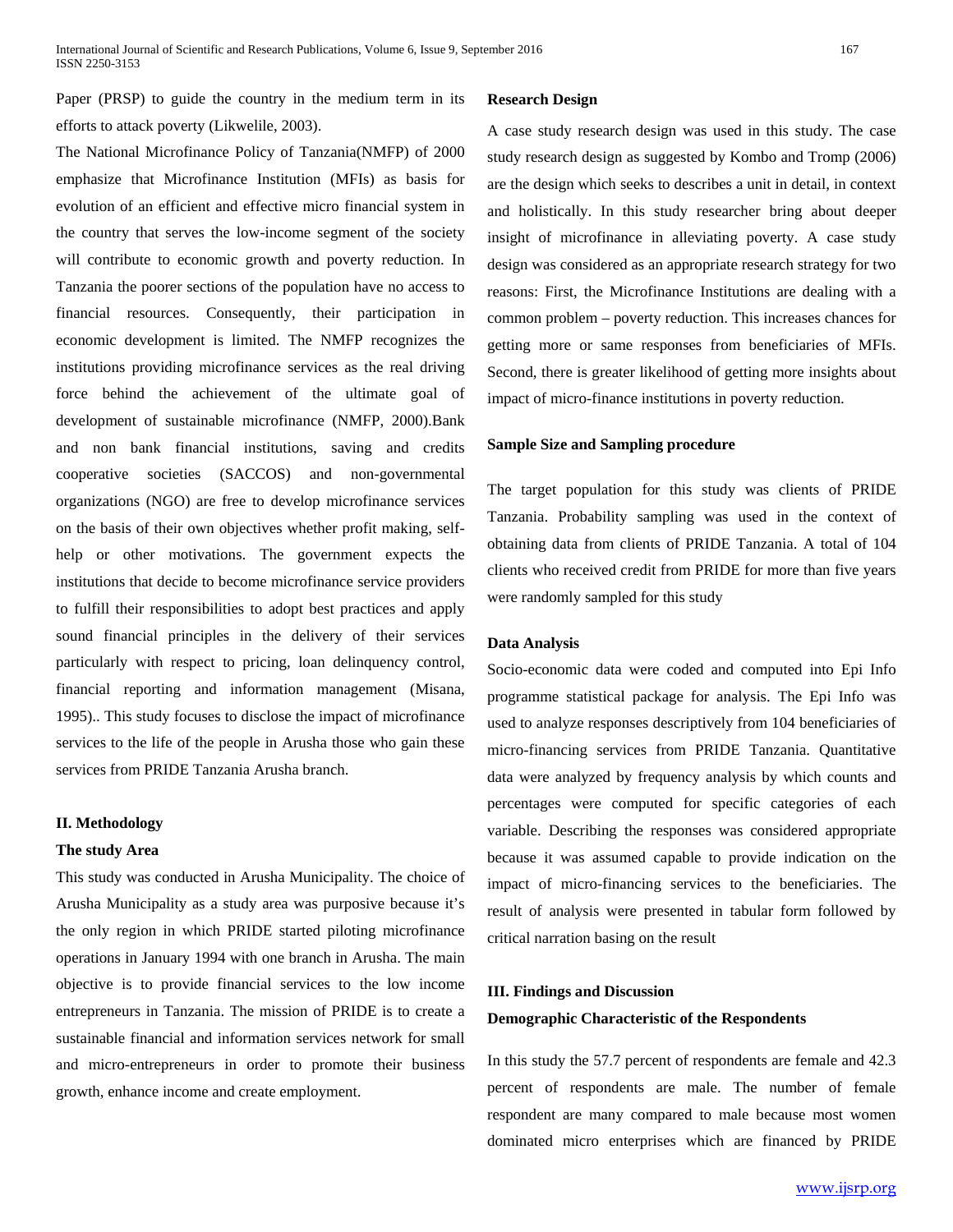Tanzania. In this matter most women are clients of PRIDE Tanzania compared to men. Also in this study the 51.9 percent of the respondent aged between 36-55 years old. This was the age category with the highest proportion of respondents because most of people this age category have establishes permanent settlement which enabled them to receive loan from PRIDE Tanzania. Another age group included in this study is between 18-35 years which make 37.5 percent of the people engaged in this study and people above 56 years are 11 people which are 10.6 percent of respondents

### **Determinant Factors for Loan Seekers**

In these study researcher was interested to know what drives the people to seek for a loan. The research finding reveals that most people a took loan for major two reasons; expanding business capital and up keeping family expenses. In table 1 below the majority of clients (52%) reported that they used loan for intended purpose of business expansion. PRIDE Tanzania in their services focuses to finance small business activity but they do not have mechanism to control the clients on how they use loan. The finding reveals that most of loan was invested on small business (52%) followed by family expenses (29.8%). Relatively other proportion of loan was used for agriculture (16.3%), other activity 1 % and manufacturing activity 1%. In general credit was used for income generating activities and these activities enable clients to generate income to support their families

Table 1: Determinant factors for loan seeker

| What drives you to seek for the<br>loan?            | Frequency | Percent |
|-----------------------------------------------------|-----------|---------|
| To expand business capital                          | 54        | 52.0%   |
| Manufacturing                                       |           | 1.0%    |
| Up keeping family expenses                          | 31        | 29.8%   |
| To reduce poverty and to expand<br>business capital |           | 1.0%    |
| To boost agricultural production                    | 17        | 16.3%   |
| Total                                               | 104       |         |

Source: Research Findings, 2013

# **Changes of Income and Wealth at Household level as Result of Microfinance services**

Overall result revealed that microfinance programme has made a positive impact on household's income, asset ownership and

domestic appliances ownership, food condition, education, medical facilities and saving at the household level. This analysis were done at household level

### **Household Income**

It's expected that household with higher income levels have more choices, can better meets their basic needs and enjoy broader opportunity. When trend of income is considered (Table 2 below) the respondents were asked whether there is change of income after receiving loan .The result indicate that 72.1 percent agreed that their income is growing due to credit financing because most of them expanded the existing business. Few of them 25 percent of respondents says that their income remain constant due high competitions in the market. However, insignificant number of respondents (2.9%) reported that their income decreased due to poor sales resulted from market problem. Almost all respondent have saving accounts in PRIDE-Tanzania because all clients are required to pay compulsory saving of 25 percent of the amount of loan applied. Also the loan officers in their pre loan training insisted the clients to create the saving habits to curb emergencies which need money. The findings of the survey revealed that household's income has been increasing and source of income were diversified as well as their saving increased due to loans provided by PRIDE- Tanzania.

**Table 2: Income Status at the Household after Loan**.

| Parameter(Income) | Frequency | Percent |
|-------------------|-----------|---------|
| Growing           | 75        | 72.1%   |
| Normal            | 26        | 25.0%   |
| Decreasing        |           | 2.9%    |
| Total             | 104       | 100.0%  |

Source: Research Finding, 2013

### **Houses Ownership**

When clients of PRIDE were asked whether micro-financing has help them to alleviate accommodation problem In investigating these researcher asked the clients if they possess houses before the loan. The results indicate that only 36.5 percent possess loan before the loan, 44.3 percent are hiring and 19.2 percent are living in their parents houses. These situations has changed after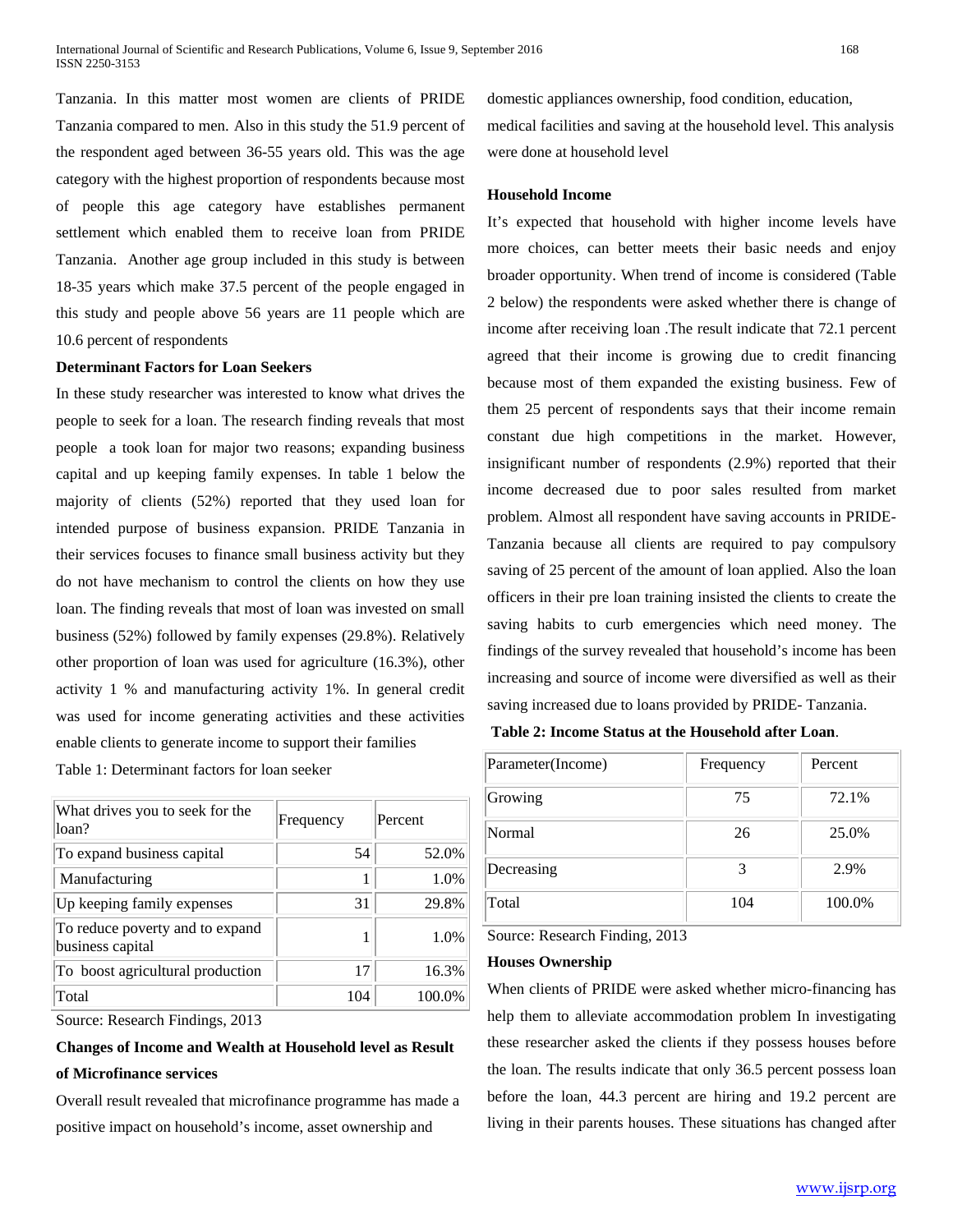the loan program where there is an increase in house ownership from 38 people(36.5%) to 64 people(61.5%).In these result the number of client who are renting and those who are living in parent houses has reduced as indicated in table 3 below.

| S/n                         | Housing       | <b>Before Loan</b> | After Loan |
|-----------------------------|---------------|--------------------|------------|
|                             | status        | Programme          | Programme  |
|                             | Ownership     | 36.5%              | 61.5%      |
| $\mathcal{D}_{\mathcal{L}}$ | Renting       | 44.3%              | 25%        |
| 3                           | Parent houses | 19.2%              | 13.5%      |
|                             | $\%$          | 100%               | 100%       |

**Table 3: Household Ownership Before and After the loan**

Source: Research Findings 2013.

Also researcher was interested to know the sources of fund used to for those clients who constructed houses. The results indicate that (table 4 below) the 13.5 percent uses directly loan from PRIDE for houses construction and 10.7 percent gain money for construction from both business profit and loan from PRIDE Tanzania. The result also reveals that 18.3 percent of people who constructed houses gain money from business profit which is also financed by PRIDE Tanzania. Others people gain money for houses contraction by selling livestock, salary and others inherited from their parents.

|--|

| <b>Sources of Funds</b>      | <b>Frequency</b> | <b>Percent</b> |
|------------------------------|------------------|----------------|
| Agriculture                  | 6                | 5.8%           |
| <b>Business</b>              | 19               | 18.3%          |
| Business and Loan from PRIDE | 11               | 10.7%          |
| Inheritance                  | Q                | 8.7%           |
| Livestock keeping            | 3                | 3.0%           |
| Loan from PRIDE              | 14               | 13.5%          |
| Renting and parents houses   | 40               | 38.5%          |
| Salary                       | 2                | 1.9%           |
| Total                        | 104              | 100.0%         |

Sources: Research Findings, 2013

### **Household Access to Education**

Poverty levels can also examined in term of education, to see whether those who join loan programme are more capable in up keeping school fees expenses as compared to situation before loan. When the client where asked if they have schooling children about 82.7 percent of respondents were reported to have schooling children and student and 17.3 percent do not have schooling children as indicated in table below

 **Table 5: Status of Schooling Children**

| Schooling<br><b>Children</b> | <b>Frequency</b> | <b>Percent</b> |
|------------------------------|------------------|----------------|
| Yes                          | 86               | 82.7%          |
| N <sub>0</sub>               | 18               | 17.3%          |
| Total                        | 104              | 100.0%         |

Source: Research Findings, 2013.

The researcher is also interested to know the sources of money used for school fees and other related expenses. It is assumed that microfinance services of PRIDE Tanzania may improve the possibility of increasing expenditure on education and increases the opportunity of household's access to education. In some studies (Mbano,2000) confirmed that lack of educational opportunity is one of the most powerful determinant on poverty and unequal access to educational opportunity is related to income poverty. The provision of relevant education significantly contributed to any poverty reduction exercise.

Similarly, in this study researcher tried to explore the sources of money used by clients of PRIDE on education. The result indicate that (table 6 below) 48.9 percent of the clients are getting money from their business profit, 18.8 percent are getting money from business and other loan from PRIDE, and 15.1 percent uses PRIDE loan directly for educational expenses. Others are getting money from agriculture, house rent and salary. It might clearly understood that clients business are supported by the loan from PRIDE, so it's difficult to separates these sources of money used to cover school expenses. Therefore in this study, evidence proved that many people who join microfinance programme have greater opportunity in accessing educational services compared to situation before loan.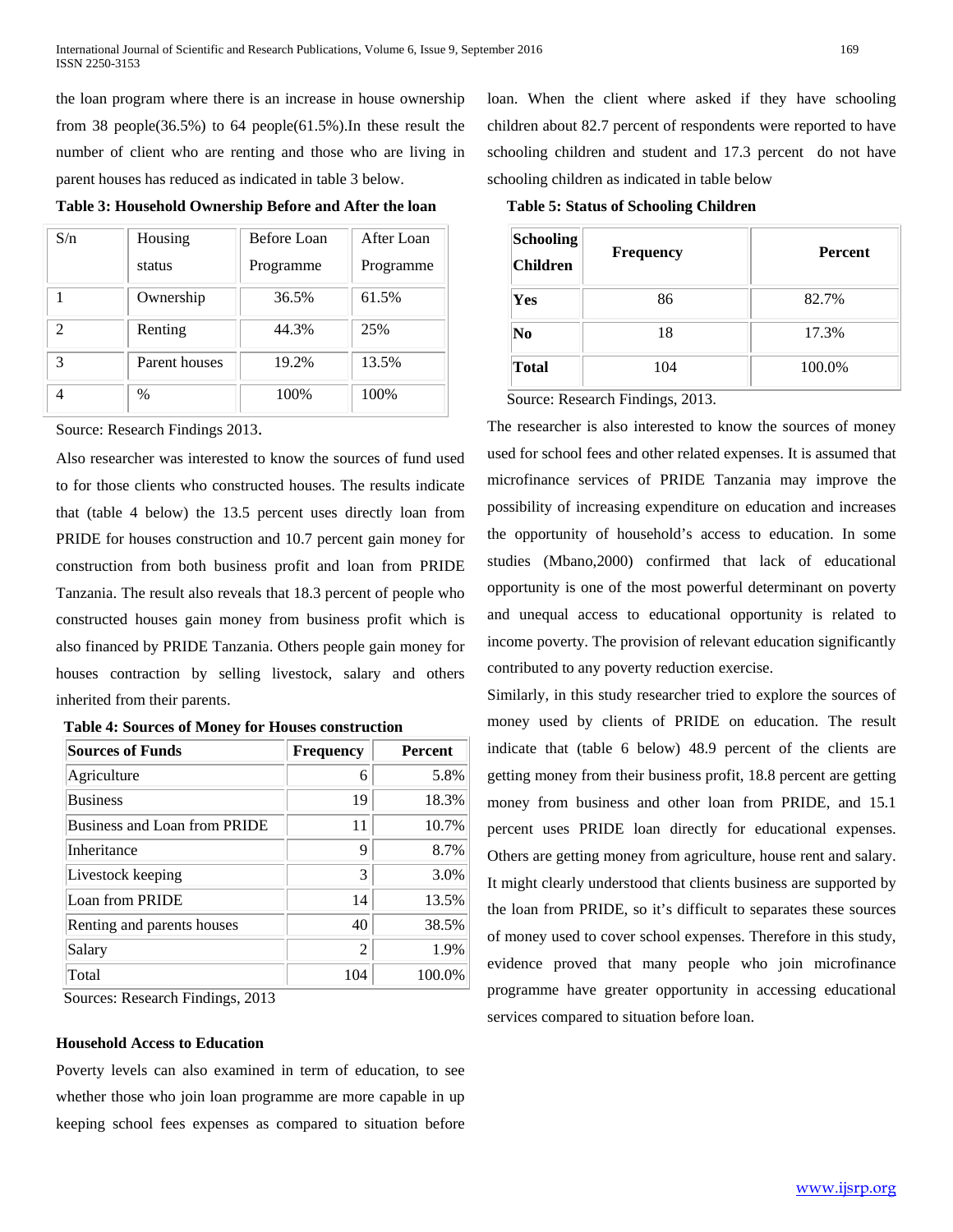### **Table 6: The Sources of Money for Schooling**

| The sources of<br>money for<br>schooling | Frequency | Percent |
|------------------------------------------|-----------|---------|
| Agriculture                              | 5         | 5.8%    |
| <b>Business</b>                          | 42        | 48.9    |
| Business and house<br>rent               | 2         | 2.3%    |
| Business and loan<br>from PRIDE          | 16        | 18.6%   |
| Salary and Casual<br>activity            | 8         | 9.3%    |
| Loan from PRIDE                          | 13        | 15.1%   |
| Total                                    | 86        | 100.0%  |

Sources: Research Findings, 2013

### **Household access to Health and Medical facilities**

Poverty and poor health are closely related, in which poor health leads to poverty and poverty leads to poor health conditions. Thus, provision of financial services to the poor may improve access to medical facilities and improve the health conditions of the poor. The researcher was interested to establish if social wellbeing had improved as a result of the loan. PRIDE clients were asked to indicate if they have observed any changes as a result of receiving loans in meeting their basic need food and health. The result shows that only 61% of loan recipients noticed a changes

### **IV. Conclusion and Recommendations**

The study made an assessment on the extent to which microfinance services helped to improve household livelihood. The assessment focused on basic needs that are necessary for household livelihood such as income, food, health, and education, housing and household wealth. Basing on those parameters which were tested, PRIDE microfinance services has shown positive changes to the lives of the people who join programme for more than five years. Similarly 72.1 percent of

in their serious health status as result of getting loans from PRIDE. The other 39% indicated that they remained as they were before and after receiving loans from PRIDE.

Also the health variable was treated as the proportion of households who were attending medical treatment in government hospitals which is a beat cheaper compared to private hospitals or traditional medicine. The benchmark was where the family gets treatment before attaining loan as compared to situation after taking loan. The findings revealed that there is slightly change where by 32 people who formally attending private hospitals before loan, their number were increased to 41 after the loan and in government hospital the number of people attending increases from 43 to 51 people. On other hand, the numbers of people who are receiving traditional medical services decreases from 29 to 12 people. These results indicate the slight development in health of the household because the people who use traditional medicine changed to modern way of treatment. In nutshell, provision of microfinance services to entrepreneurs has increases access to medical facilities. From the table 7 below findings revealed that there is an increase in capacity of household to meet medical expenses as compared to the situation before loan

 **Table 7: Family treatment Pre Loan and Post loan**

| <b>Medical Centre</b>        | Pre-Loan | Post -Loan |
|------------------------------|----------|------------|
| Private medical centre       | 32       | 41         |
| Government Medical centre    | 43       | 51         |
| Traditional Medicine (Herbal | 29       | 12         |
| Total                        | 104      | 104        |

Source: Research Findings, 2013

the respondents confirmed that the overall income increased due to loan services from PRIDE Tanzania. However, the impact is more pronounced after loan attainment compared to situation faced before the provision of loan. Such improvement was noticed in the increased number of house constructed, valuable assets during the loan programme, increased household appliances, and increased number of children at school. This implies that microfinance services from PRIDE have an